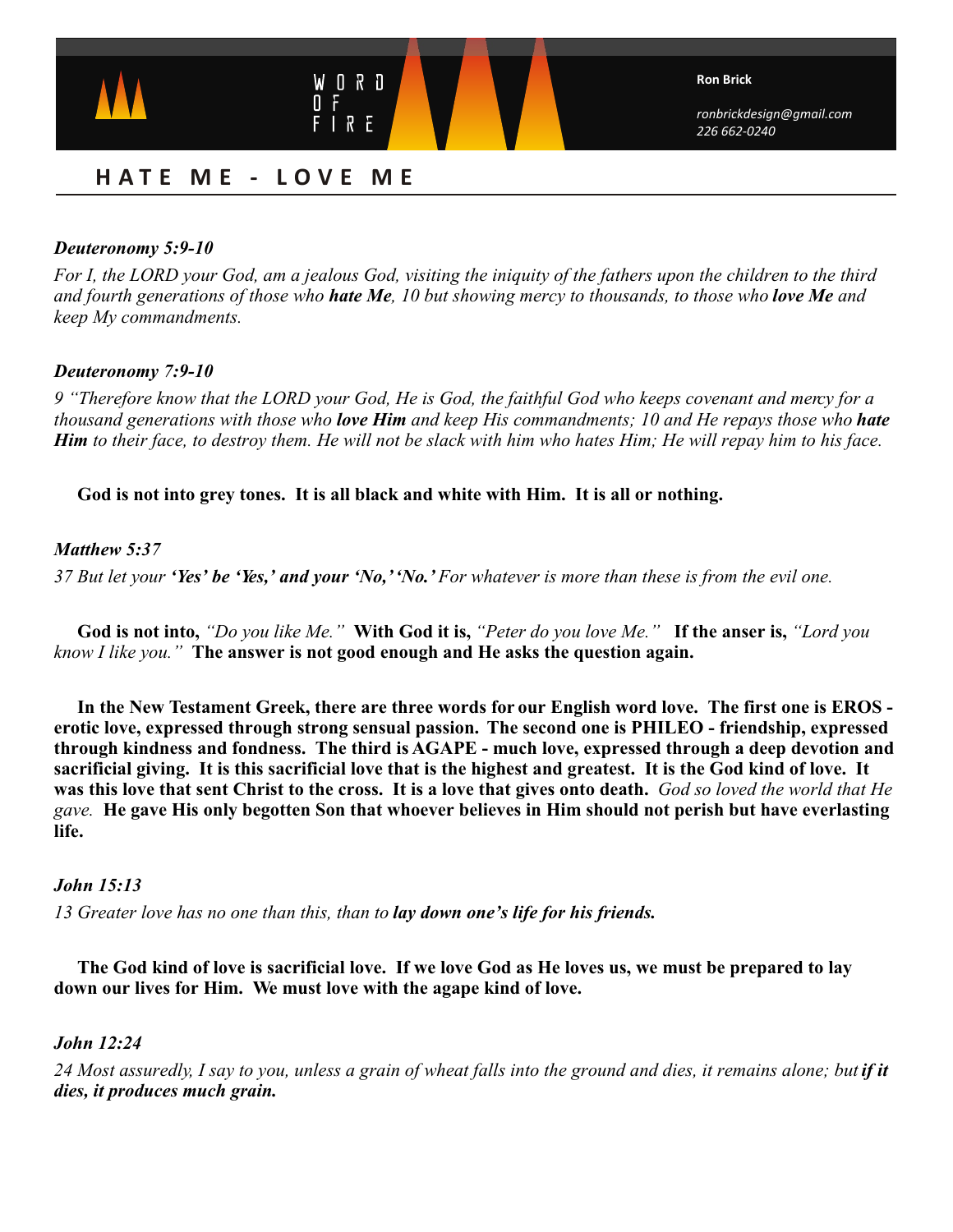# *Phileo - to be a friend to (fond of an individual or an object) as a matter of sentiment or feeling. Agape - deep sacrificial love*

# *John 21:14-19*

*14 This is now the third time Jesus showed Himself to His disciples after He was raised from the dead.*

*15 So when they had eaten breakfast, Jesus said to Simon Peter, "Simon, son of Jonah, do you love (agape) Me more than these?" He said to Him, "Yes, Lord; You know that I love (phileo) You." He said to him, "Feed My lambs." 16 He said to him again a second time, "Simon, son of Jonah, do you love (agape) Me?" He said to Him, "Yes, Lord; You know that I love (phileo) You." He said to him, "Tend My sheep." 17 He said to him the third time, "Simon, son of Jonah, do you love (phileo) Me?" Peter was grieved because He said to him the third time, "Do you love Me?" And he said to Him, "Lord, You know all things; You know that I love (phileo) You."* 

*Jesus said to him, "Feed My sheep.* 

### *John 10:11*

*11 "I am the good shepherd. The good shepherd gives His life for the sheep.*

 **Christ was calling and counting on Peter to take up His cross. To follow Christ in feeding the sheep. The Church age was founded by men and women who were prepared to sacrifice their lives for the salvation and feeding of the sheep. Christ's question to Peter and to us today is,** *"Do you love Me." Do you love (agape) Me?* **Peters answer was,** *"Yes, Lord; You know that I love (Phileo) You."* **Christ asked Peter this same question three times. The first two times, He uses the word agape for love and Peter responds with the word phileo. The third time Christ asks the question He uses the word phileo. Peter responds,** *"Lord, You know all things; You know that I love (phileo) You."* **There is no point making it more than what it is. Peter knows that Christ knows all things, and that after Peter's denial of Christ, his love has proven to be only the phileo kind of love. However, Christ than says,** 

*18 Most assuredly, I say to you, when you were younger, you girded yourself and walked where you wished; but when you are old, you will stretch out your hands, and another will gird you and carry you where you do not wish." 19 This He spoke, signifying by what death he would glorify God. And when He had spoken this, He said to him, "Follow Me."*

**Christ knew that Peter's love for Him was young now. He knew it was phileo. However, He also knew that Peter's love would grow and become agape when he was old. He knew that Peter would indeed follow Christ, take up his cross, feed and lay down his life for the sheep. The church would grow through the seed of Peter's martyred blood. The power of the cross would prevail and thousands of years later we would be here, today, to learn from Peter's growth transition from phileo love into agape love. Christ's question would now challenge our ears and hearts, just as it did Peters'.** *"Do you love (agape) Me?* **If the answer is yes, then Jesus says,** *"Feed my sheep."* **Lead them to me. Lay down your life for the sheep.**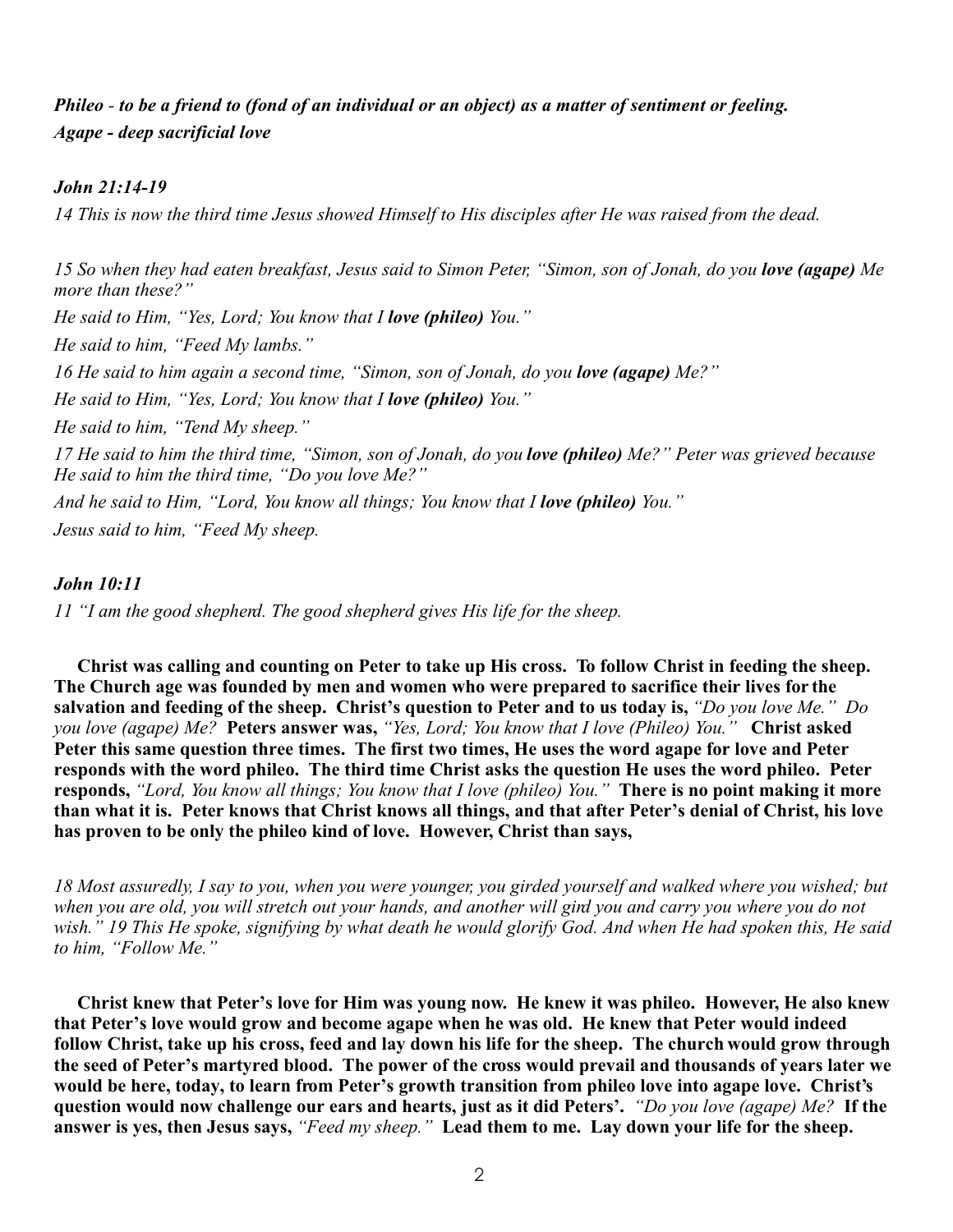#### *John 10:11*

*11 The good shepherd gives His life for the sheep.*

 **Take up your cross and become the open door that leads them into Me. Experience, know and live the power of the cross. In knowing Me sacrificially you become their way in, you become the door, you become the way. Know the power of sacrificial, agape, love to win the lost. Know, with Me, the power of the cross, the power of sacrificial love.**

 **God's first and greatest command is to Love Him with all our hearts. It is by loving Him that we are and will be saved.** 

#### *Deuteronomy 6:5*

*5 You shall love the LORD your God with all your heart, with all your soul, and with all your strength.*

**God commands a whole heart love. He demands a love that is on fire not one that is lukewarm. If you don't love Him agape above all else friendship phileo love will not cut it. God says,** *"Love Me or hate Me, there is no middle ground."**To deny Me your whole heart is to hate Me and make yourself My enemy.*

#### *Matthew 6:24*

*24 "No one can serve two masters; for either he will hate the one and love the other, or else he will be loyal to the one and despise the other. You cannot serve God and mammon.*

**God is not in a relationship with you to be despised. You will love Him with all your heart or you will not love Him at all. You will love Him with all your heart or you will hate Him. You will be with Him or you will be counted against Him. You will gather with Him or be scattered abroad from Him.**

#### *Matthew 12:30*

*30 He who is not with Me is against Me, and he who does not gather with Me scatters abroad.* 

**When God arose through Christ His enemies were scattered. When God rises through His Church His enemies will be revealed and scattered.**

*Psalm 68*

*1 Let God arise, Let His enemies be scattered; Let those also who hate Him flee before Him.*

**You are with Christ or you are against Christ. You gather with Him or you are scattered abroad. If you are not with Christ you will be like dust in the wind. You will be blown away. The storms are coming. The earth is shaking and if you are not completely standing on the rock, that is Christ, you will not be standing. You will fall! Christ is calling. He is calling to His church to make a decision. It is a decision that will gather you or scatter you. It will bring you into unity and oneness with Him or it will divide you**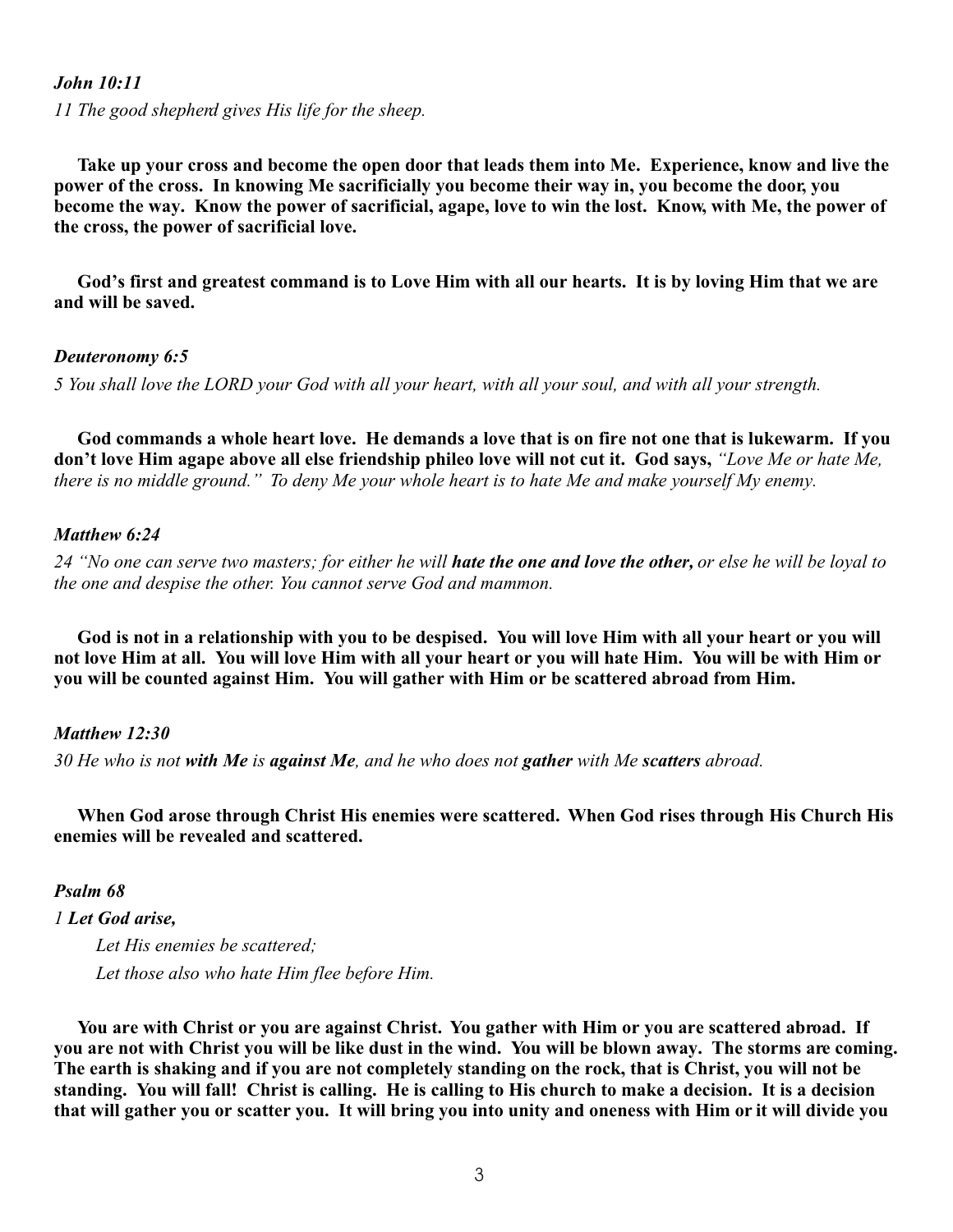**from Him. If you are lukewarm about this decision, about your love for Him, He will vomit you out of His mouth.**

# *Revelation 3:16*

*16 So then, because you are lukewarm, and neither cold nor hot, I will vomit you out of My mouth.*

**God is looking for a church that will stand with Him in this hour. You will be with Him or against Him. The time for playing church is over. God hates hypocrisy. He hates the actor. The one who plays at being a Christian. You are in with both feet firmly planted in Him, on the Rock that is Christ, or you are out. You will stand firmly on the Rock because you have built your house on the Rock of obedience or your house will fall because you built it on shifting sand. The house of disobedience will fall. The church that disobeys will fall out of the will of God become lukewarm and spewed out of His mouth and out of His kingdom. This is the day of the Lord. The day of His fierce wrath and only those who are hidden in the rock, in Christ, will stand the coming storms.**

# *Matthew 7:24*

*24 "Therefore whoever hears these sayings of Mine, and does them, I will liken him to a wise man who built his house on the rock:*

# *John 14:21*

*21 He who has My commandments and keeps them, it is he who loves Me. And he who loves Me will be loved by My Father, and I will love him and manifest Myself to him."* 

# *John 14:23*

*23 Jesus answered and said to him, "If anyone loves Me, he will keep My word; and My Father will love him, and We will come to him and make Our home with him.*

**It is the one who obeys God that loves Him and it is this person that receive the revelation of God. If you do not love Him you can not know Him. He is revealed to those who love Him. If you do not love Him you will not obey Him and if you do not obey Him you are a son of disobedience. By disobedience you will have become aligned with the father of disobedience. If you are a son of disobedience you will hate God. You will become a son or daughter of the darkness, the evil who hates God. Satan is the father of rebellion and continues to rebel and war against the will of God. He is the father of lies and with lies conducts a war against the truth. All who love self, the world and disobedience, rebellion are of the evil one and stand with him in his hatred against God. It is this relationship forged through alignment and agreement that sets the heart of the disobedient in opposition with God. It is this evil agreement that makes those who do not love God and the authority of God enemies and haters of God.** 

# *Colossians 3:5-7*

*5 Therefore put to death your members which are on the earth: fornication, uncleanness, passion, evil desire, and covetousness, which is idolatry. 6 Because of these things the wrath of God is coming upon the sons of disobedience, 7 in which you yourselves once walked when you lived in them.* 

**It is only through obedience revealed by love for God that enables us to put to death our members, our**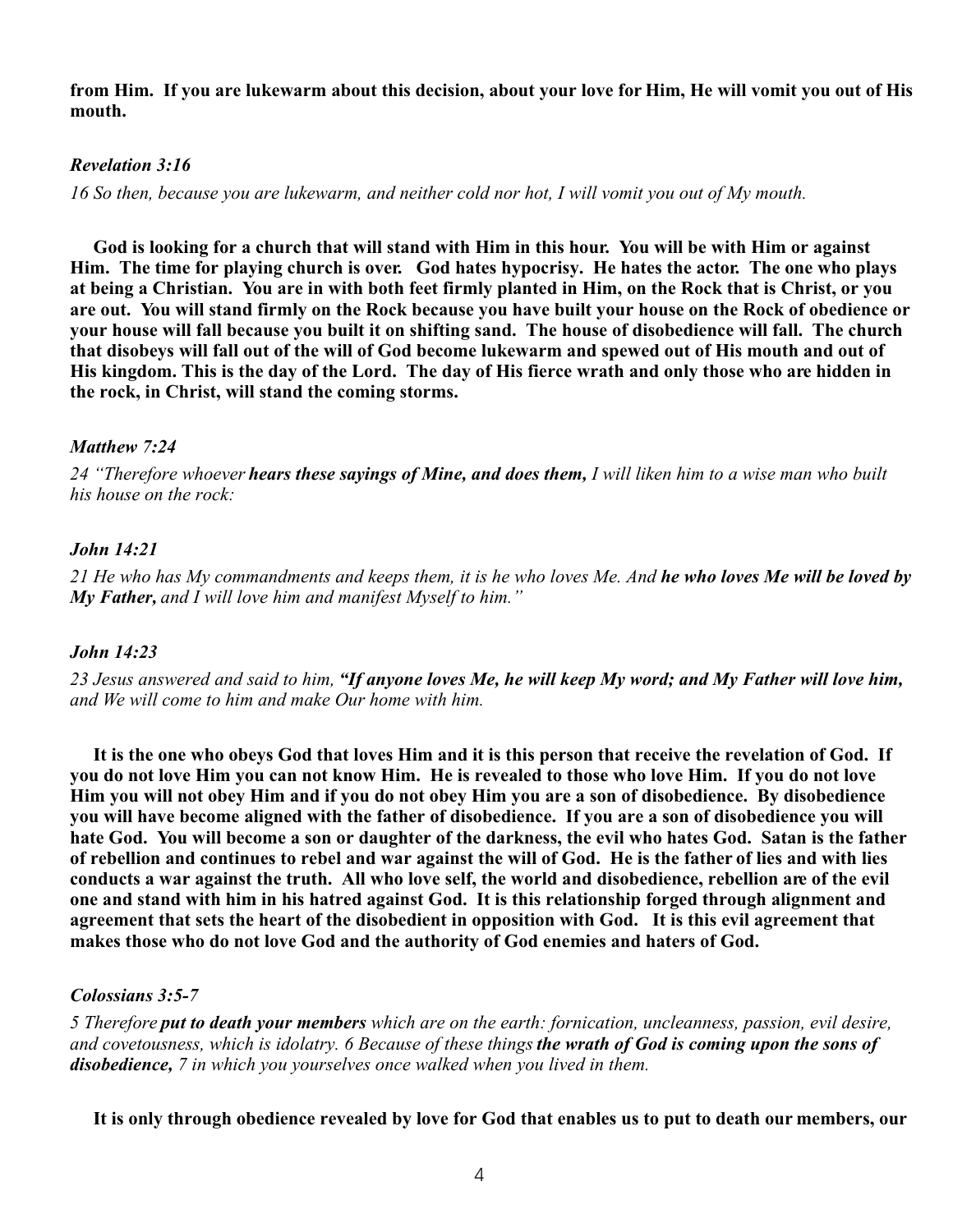**sin nature, our flesh. It is only by picking up our cross and following Christ in obedience that we can be delivered from the body of sin.** 

# *Ephesians 5:5-7*

*5 For this you know, that no fornicator, unclean person, nor covetous man, who is an idolater, has any inheritance in the kingdom of Christ and God. 6 Let no one deceive you with empty words, for because of these things the wrath of God comes upon the sons of disobedience. 7 Therefore do not be partakers with them.*

## *2 Timothy 3:1-7*

*1 But know this, that in the last days perilous times will come: 2 For men will be lovers of themselves, lovers of money, boasters, proud, blasphemers, disobedient to parents, unthankful, unholy, 3 unloving, unforgiving, slanderers, without self-control, brutal, despisers of good, 4 traitors, headstrong, haughty, lovers of pleasure rather than lovers of God, 5 having a form of godliness but denying its power. And from such people turn away!*

**Many in the church have a form of godliness. To deny the power of God is to deny His reality and the consequences of disobeying Him. They say they love God but are unwilling to obey Him. However, we can not call Him Lord and disobey Him. We can not say we love Him and not obey Him. If we love Him we will obey Him. Our love is revealed by our obedience. This is the test that tells God who are His and who are His enemies.** 

### *Matthew 7:21-23*

*21 "Not everyone who says to Me, 'Lord, Lord,' shall enter the kingdom of heaven, but he who does the will of My Father in heaven. 22 Many will say to Me in that day, 'Lord, Lord, have we not prophesied in Your name, cast out demons in Your name, and done many wonders in Your name?' 23 And then I will declare to them, 'I never knew you; depart from Me, you who practice lawlessness!'*

Lawlessness is rebellion. It is rebellion against the rule of God. It is the despising of His authority. It **is the sin of witchcraft. The desire to be in control of ones own life. The be the ruler and to rule.** 

# *1 Samuel 15:23*

 *23 For rebellion is as the sin of witchcraft, And stubbornness is as iniquity and idolatry. (The idolatry of self worship) Because you have rejected the word of the LORD, He also has rejected you from being king."* 

### *Matthew 16:25*

*25 For whoever desires to save (cling to) his life (to control it) will lose it, but whoever loses his life for My sake will find it.*

**We are called to love God for the sake of Christ. It is a love that produces, that gains the lost. It is for the sake of Christ and His ministry that we are called to love with sacrificial love. It is for us that He died and it for Him that we are called to die. True love is found here. This is the place of the cross. This is the revelation of the heart of the Father. You are in or you are out. Your love is whole hearted or it is half**